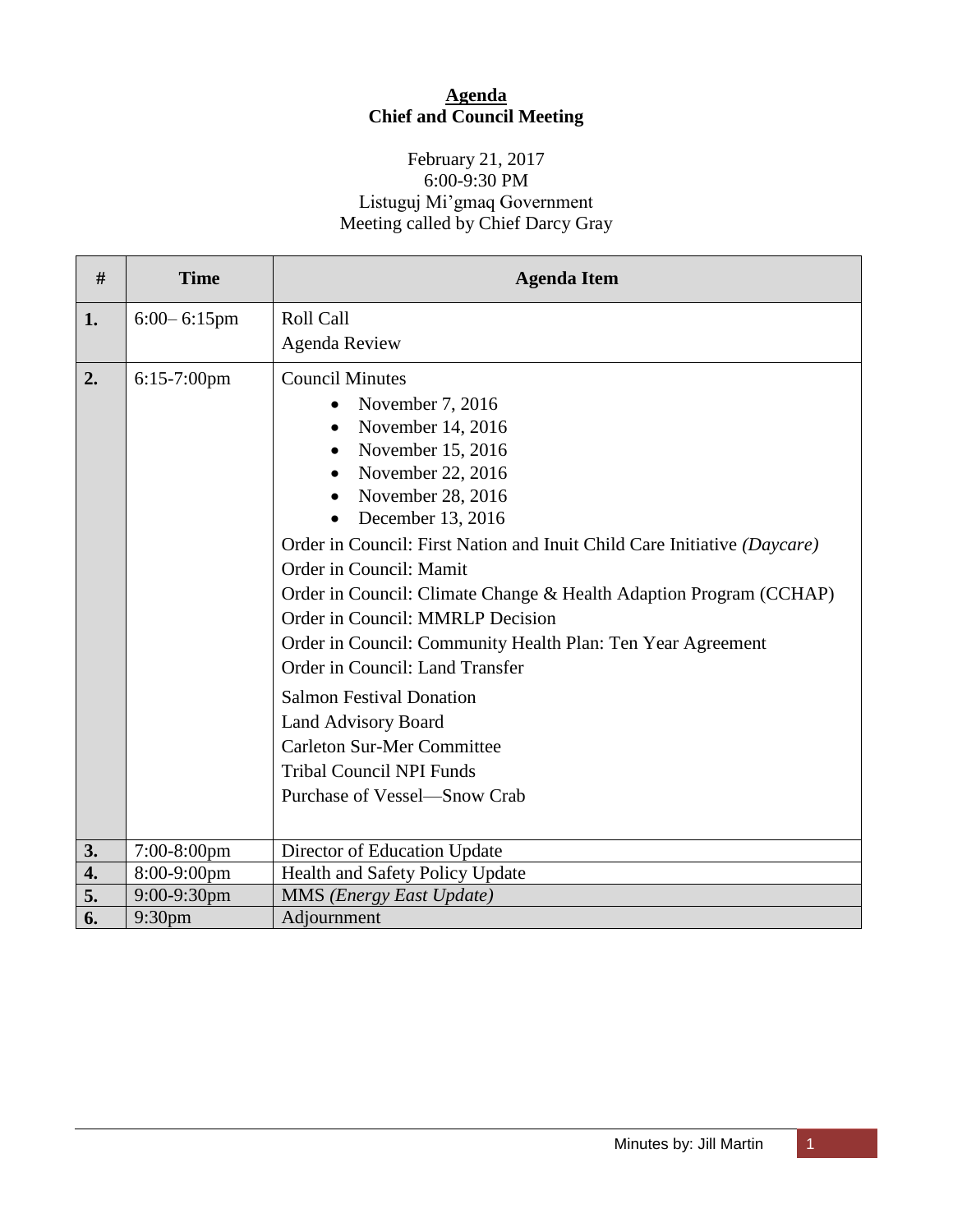#### **1. Roll Call**

#### **LMG COUNCIL ATTENDEES:**

Chief Darcy Gray Councillor Lloyd Alcon Councillor Sky Metallic Councillor Wendell Metallic Councillor Lorna Sook Councillor Sheila Swasson Council John Murvin Vicaire Councillor Kevin Methot Councillor Calvin Barnaby Councillor Annette Barnaby Councillor Gordon Isaac Jr. Councillor Dr. Cathy Martin Councillor Chris Wysote

#### **2. Agenda Review**

A motion was made to accept the agenda.

Moved: Councillor Gordon Isaac Jr. Second: Councillor Sky Metallic Passed

#### **3. Council Minutes November 7, 2016**

A motion was made to approve the Council Minutes for November 7, 2016.

Moved: Councillor Chris Wysote Second: Councillor Sky Metallic Abstain: Councillor Dr. Cathy Martin, Councillor Annette Barnaby Passed

# **4. Council Minutes November 14, 2016**

A motion was made to approve the Council Minutes for November 14, 2016.

Moved: Councillor Lorna Sook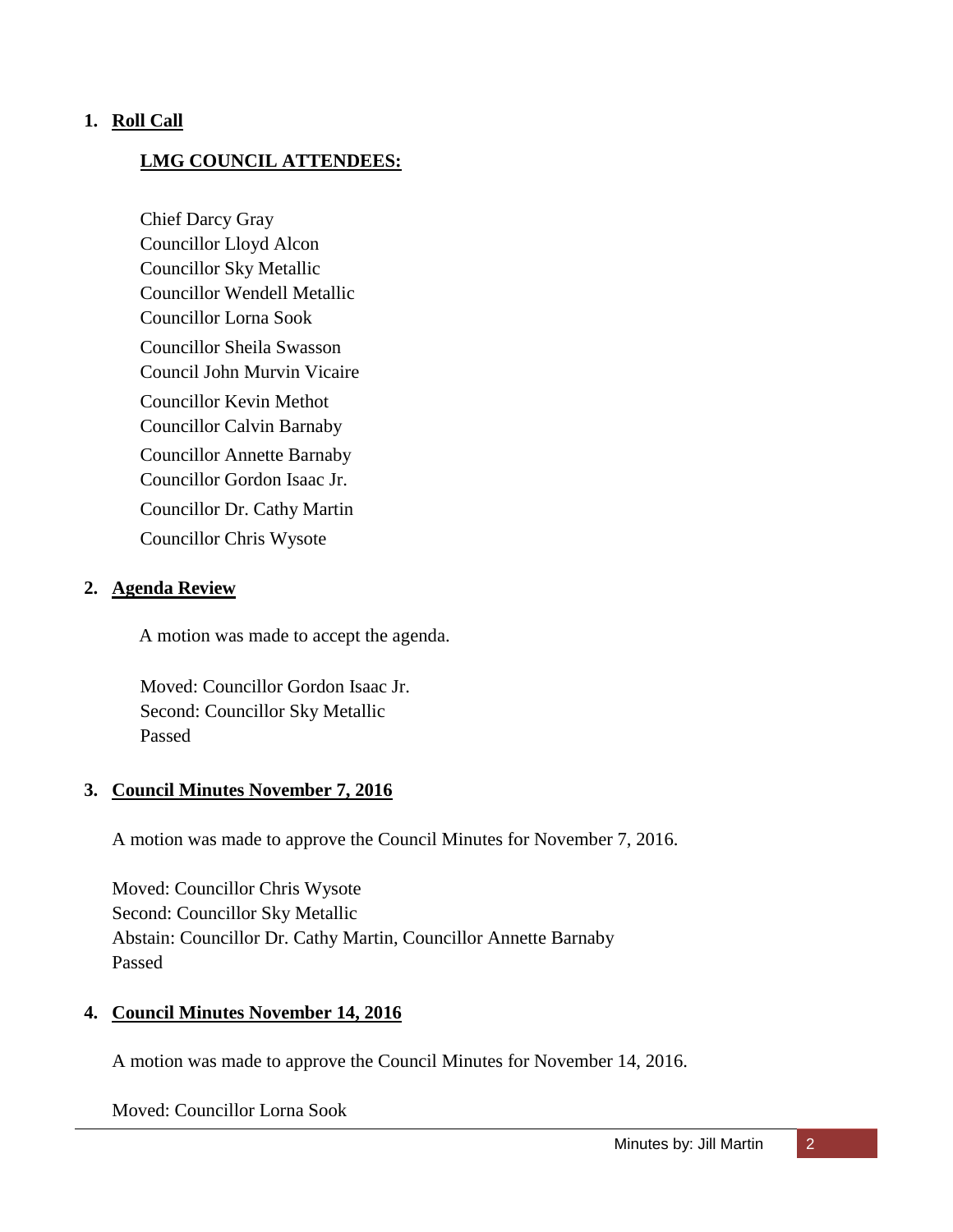Second: Councillor Annette Barnaby

Abstain: Councillor Sky Metallic, Councillor Chris Wysote and Councillor Kevin Methot Passed

# **5. Council Minutes November 15, 2016**

A motion was made to approve the Council Minutes for November 15, 2016.

Moved: Councillor Chris Wysote Second: Councillor Annette Barnaby Abstain: Councillor Lloyd Alcon, Councillor Sheila Swasson, Councillor John Murvin Vicaire Passed

# **6. Council Minutes November 22, 2016**

A motion was made to approve the Council Minutes for November 22, 2016.

Moved: Councillor Lloyd Alcon Second: Councillor Sky Metallic Abstain: Councillor Gordon Isaac Jr, Councillor Kevin Methot and Councillor Annette Barnaby Passed

# **7. Council Minutes November 28, 2016**

A motion was made to approve the Council Minutes for November 28, 2016.

Moved: Councillor Lorna Sook Second: Councillor Chris Wysote Abstain: Councillor Dr. Cathy Martin, Councillor Sheila Swasson, Councillor Kevin Methot, Councillor John Murvin Vicaire and Councillor Annette Barnaby Passed

# **8. Council Minutes December 13, 2016**

A motion was made to approve the Council Minutes for December 13, 2016.

Moved: Councillor Kevin Methot Second: Councillor Sky Metallic Abstain: Councillor Dr. Cathy Martin, Councillor Gordon Isaac Jr, Councillor Chris Wysote, Councillor Annette Barnaby Passed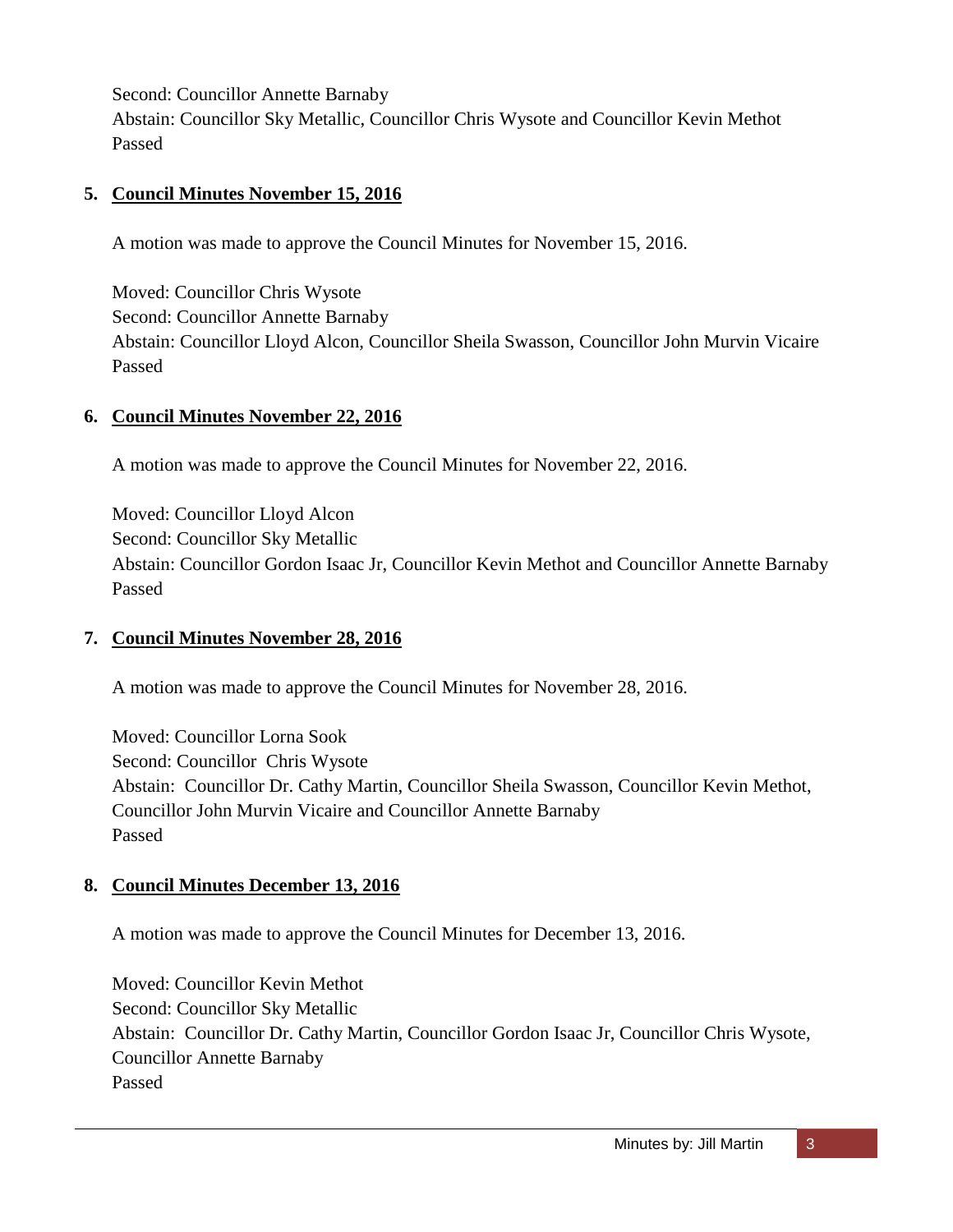# **9. Order in Council: First Nation and Inuit Child Care Initiative (Daycare)**

An Order in Council was presented to Chief and Council in regards to the First Nation and Inuit Child Care Initiative. The Order in Council will allow for Chief and Council to extend their full support for the First Nation and Inuit Child Care Initiative 2017-18. The OIC was passed in principal, if more information is given from Daycare.

Moved: Councillor Chris Wysote Second: Councillor Annette Barnaby Passed in Principal

# **10. Order in Council: Climate Change and Health Adaption Program**

An order in council was presented in regards to the Climate Change and Health Adaption Program. Gespe'ge'waq Mi'gmaq Resource Council will be the primary recipient for funding to carry out this project. The OIC was accepted.

Moved: Councillor Annette Barnaby Second: Councillor Gordon Isaac Jr. Passed

### **11. Order in Council MMRLP Decision**

An Order in Council for the MMRLP was presented and passed.

Moved: Councillor Lorna Sook Second: Councillor Chris Wysote Passed

# **12. Order in Council: Community Health Plan Ten Year Agreement**

An Order in Council was presented to Council in regards to the Community Health Plan Ten Year Agreement. The OIC was passed.

Moved: Councillor Lorna Sook Second: Councillor Chris Wysote

### **13. Order in Council Land Transfer (1)**

An Order in Council was presented for community member Land Transfer. The OIC was accepted.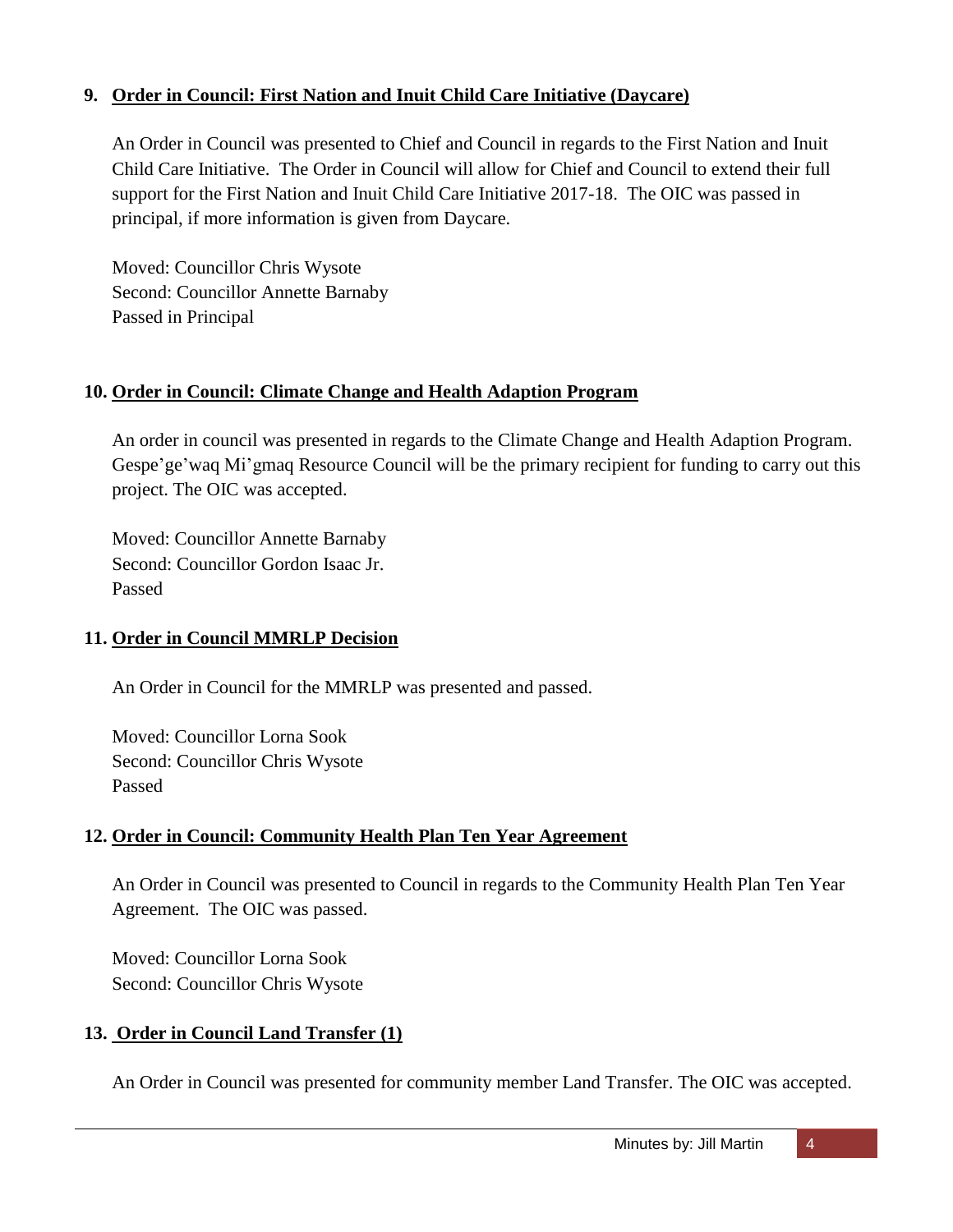Moved: Councillor Chris Wysote Second: Councillor Wendell Metallic Abstain: Councillor Sky Metallic Passed

### **14. Order in Council Land Transfer (2)**

Two Order in Council were presented for community member Land Transfer. The OICs were accepted.

Moved: Councillor Chris Wysote Second: Councillor Gordon Isaac Jr. Passed

Moved: Councillor Gordon Isaac Jr. Second: Councillor Wendell Metallic Passed

### **15. Order in Council Land Transfer (3)**

An Order in Council was presented for community member Land Transfer. The OIC was accepted.

Moved: Councillor Chris Wysote Second: Councillor Gordon Isaac Jr. Passed

### **16. Order in Council Land Transfer (4)**

An Order in Council was presented for community member Land Transfer. The OIC was accepted.

Moved: Councillor Sheila Swasson Second: Councillor Lorna Sook Passed

### **17. Salmon Festival Donation**

A donation request was made by Salmon Festival. Council did not approve this request.

### **18. Land Advisory Board**